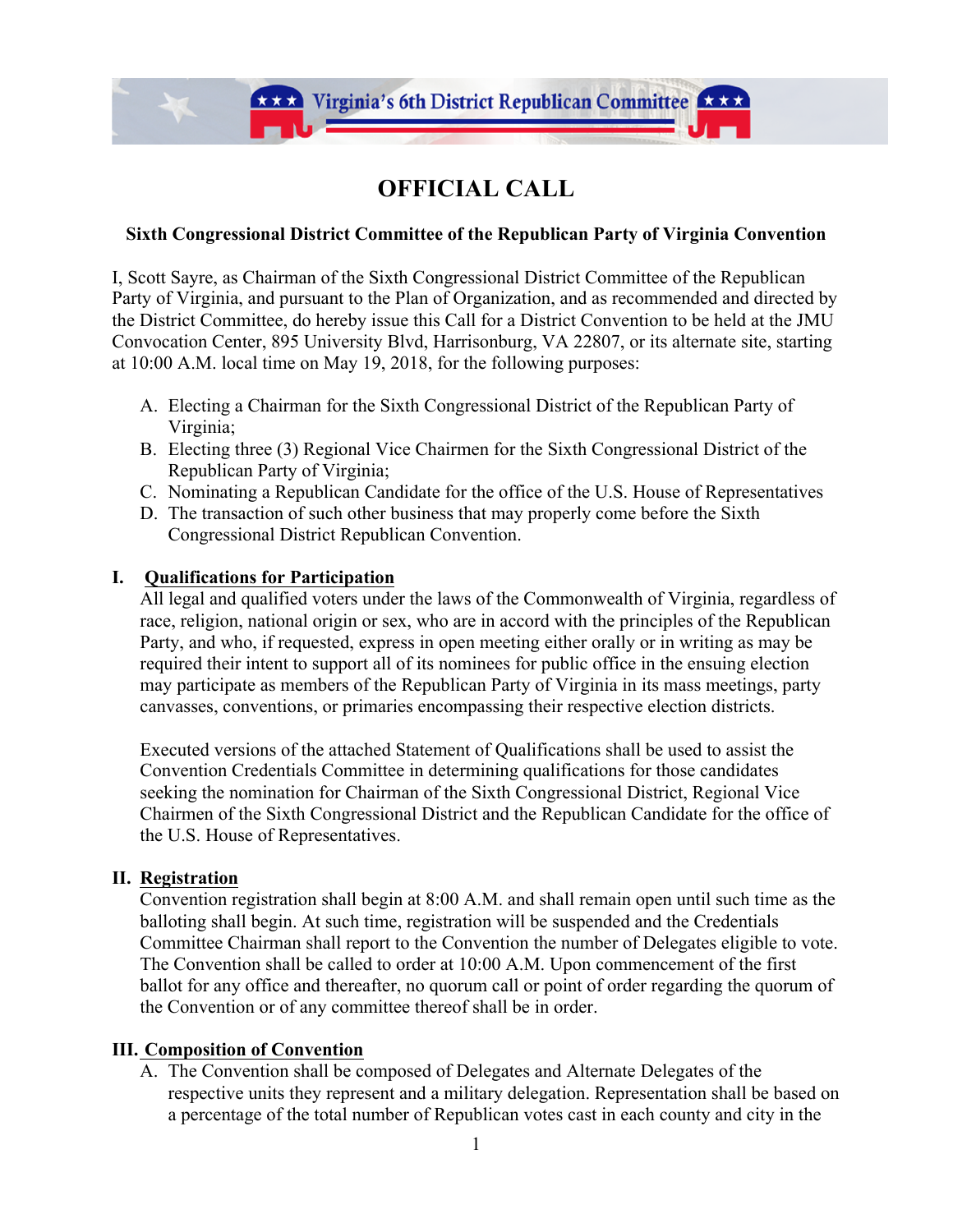last gubernatorial and presidential election combined. Each unit delegation's voting strength shall equal one (1) Delegate Vote for each one hundred (100) votes cast or major portion thereof for the Republican candidate in the most recent elections for President and Governor. Each unit shall be entitled to at least one (1) Delegate Vote. Each unit's maximum number of Delegates is a number five (5) times its respective Delegate Vote. Each locality's Delegate Vote is set forth below:

| Unit                     | <b>Voting</b><br><b>Strength</b> | Max#<br><b>Delegates</b> |
|--------------------------|----------------------------------|--------------------------|
| <b>AMHERST COUNTY</b>    | 162                              | 810                      |
| <b>AUGUSTA COUNTY</b>    | 434                              | 2170                     |
| <b>BATH COUNTY</b>       | 26                               | 130                      |
| <b>BEDFORD COUNTY</b>    | 236                              | 1180                     |
| <b>BOTETOURT COUNTY</b>  | 223                              | 1115                     |
| <b>BUENA VISTA CITY</b>  | 25                               | 125                      |
| <b>HARRISONBURG CITY</b> | 99                               | 495                      |
| <b>HIGHLAND COUNTY</b>   | 17                               | 85                       |
| <b>LEXINGTON CITY</b>    | 13                               | 65                       |
| <b>LYNCHBURG CITY</b>    | 289                              | 1445                     |
| PAGE COUNTY              | 127                              | 635                      |
| <b>ROANOKE CITY</b>      | 237                              | 1185                     |
| <b>ROANOKE COUNTY</b>    | 383                              | 1915                     |
| <b>ROCKBRIDGE COUNTY</b> | 116                              | 580                      |
| ROCKINGHAM COUNTY        | 439                              | 2195                     |
| <b>SHENANDOAH COUNTY</b> | 233                              | 1165                     |
| <b>STAUNTON CITY</b>     | 85                               | 425                      |
| <b>WARREN COUNTY</b>     | 185                              | 925                      |
| <b>WAYNESBORO CITY</b>   | 79                               | 395                      |
| MILITARY DELGATION       | 6                                | 30                       |

- B. The Delegates present in a given Unit delegation shall designate which Alternate Delegate(s) shall vote in the place of an absent Delegate(s), except where the body electing the Delegates has determined another method of Alternate Delegate selection. The Delegates present and voting at the Convention shall cast the full vote of the Unit delegation with proportionate weight given to majority and minority vote. In no event shall any person cast less than one-fifth (1/5) of a Delegate vote.
- C. The Delegates and Alternate Delegates shall be elected in Unit Mass Meetings, Party Canvasses, or Conventions that shall be called for this purpose in conformity with the Plan of Organization of the Republican Party of Virginia by each Unit committee.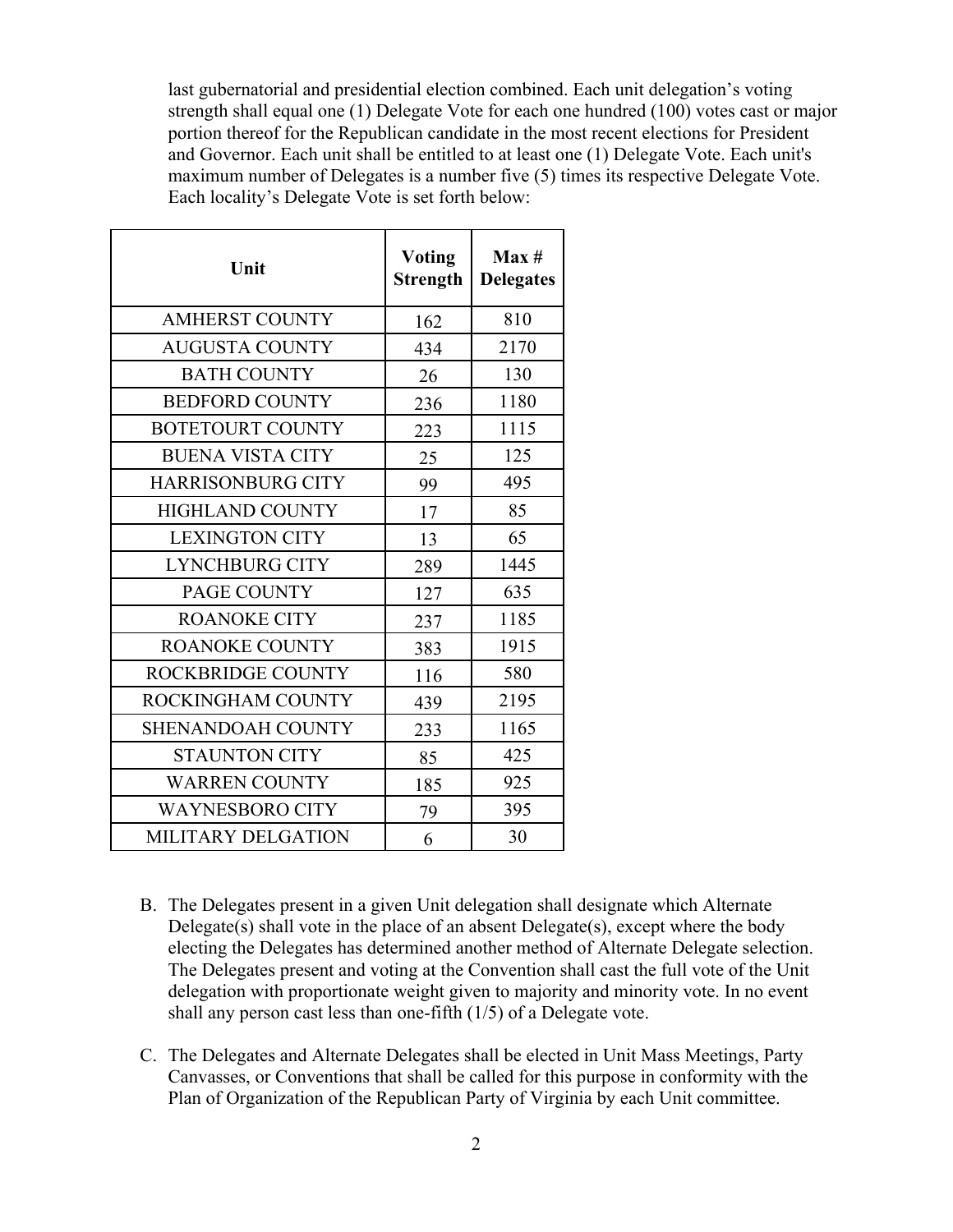- D. The calls for the Unit Mass Meetings, Conventions, or Party Canvass to elect Delegates and Alternate Delegates to the District Convention must be submitted to the Republican Party of Virginia for publication on the website of the Republican Party of Virginia (www.virginia.gop ) and published on website of the Sixth Congressional District of Virginia Republican Committee ( www.sixthdistrictgop.org ) in accordance with the Party Plan, at least seven (7) days in advance of the Unit Mass Meetings, Conventions, or Party Canvass. The election of Delegates and Alternates to the District Convention shall take place between February 23, 2018, and March 30, 2018 (inclusive). No unit pre-filing deadline for delegate to the Sixth District Convention shall be earlier than February 17, 2018.
- E. **Cancellation.** A unit may include in the Official Call for its Mass Meeting, Canvass, or Convention to elect Convention Delegates a provision deeming all qualified pre-filed Delegate candidates to be elected in the event those persons are fewer in number than the total number of allowable Delegates from such unit.
- F. **Voting.** The method of voting shall be by Plurality to determine the winner for the following offices: Sixth District Chairman, the three (3) Regional Vice-Chairmen, and the Republican Nominee for the US House of Representatives.

#### G. **Military Provision.**

**Declaration.** Military delegates will be selected in conformity with the Plan of Organization of the Republican Party of Virginia. Any members of the Virginia National Guard, the United States Armed Forces, Merchant Marine, or Coast Guard, who are unable to participate in the election of delegates from their unit due their military orders, may be represented through the Military Delegation. To be so represented, they must declare by e-mail to the District Chairman scott@sayreinc.com no later than April 9, 2018, that they intend to support the Party's nominees in the ensuing election and that their orders preclude them from participating in person. The District Chairman will provide declarants with candidate preference ballots that will be cast on their behalf at the convention.

**Candidate Preference Ballot.** Subsequent to the receipt of the Declaration and by the later of seven (7) days of (i) receipt of the Member's Declaration or (ii) the filing deadline for candidates to be voted on at the Convention, the Chairman or his designee shall email Qualifying Military Members a Candidate Preference Ballot, which shall also be available on the Sixth District Committee website (www.sixthdistrictgop.org ). Qualifying Military Members shall be entitled to cast a Candidate Preference Ballot to convey their ordered candidate preferences for offices to be filled at the Convention. The Candidate Preference Ballot must be returned to gatesofbot @ntelos.net no later than April 23, 2018. The Chairman or his designee shall email respond to each Military Member to confirm the receipt of each emailed returned ballot. The Chairman or his designee shall be responsible for ensuring the complete set of returned Candidate Preference Ballots are delivered to the permanent chairman of the Convention, once elected, for tallying the ballots in a manner designed to cast a vote in each round of balloting (as determined by the Rules adopted by the Convention) for the then-eligible candidate with the highest preference expressed on each Candidate Preference Ballot.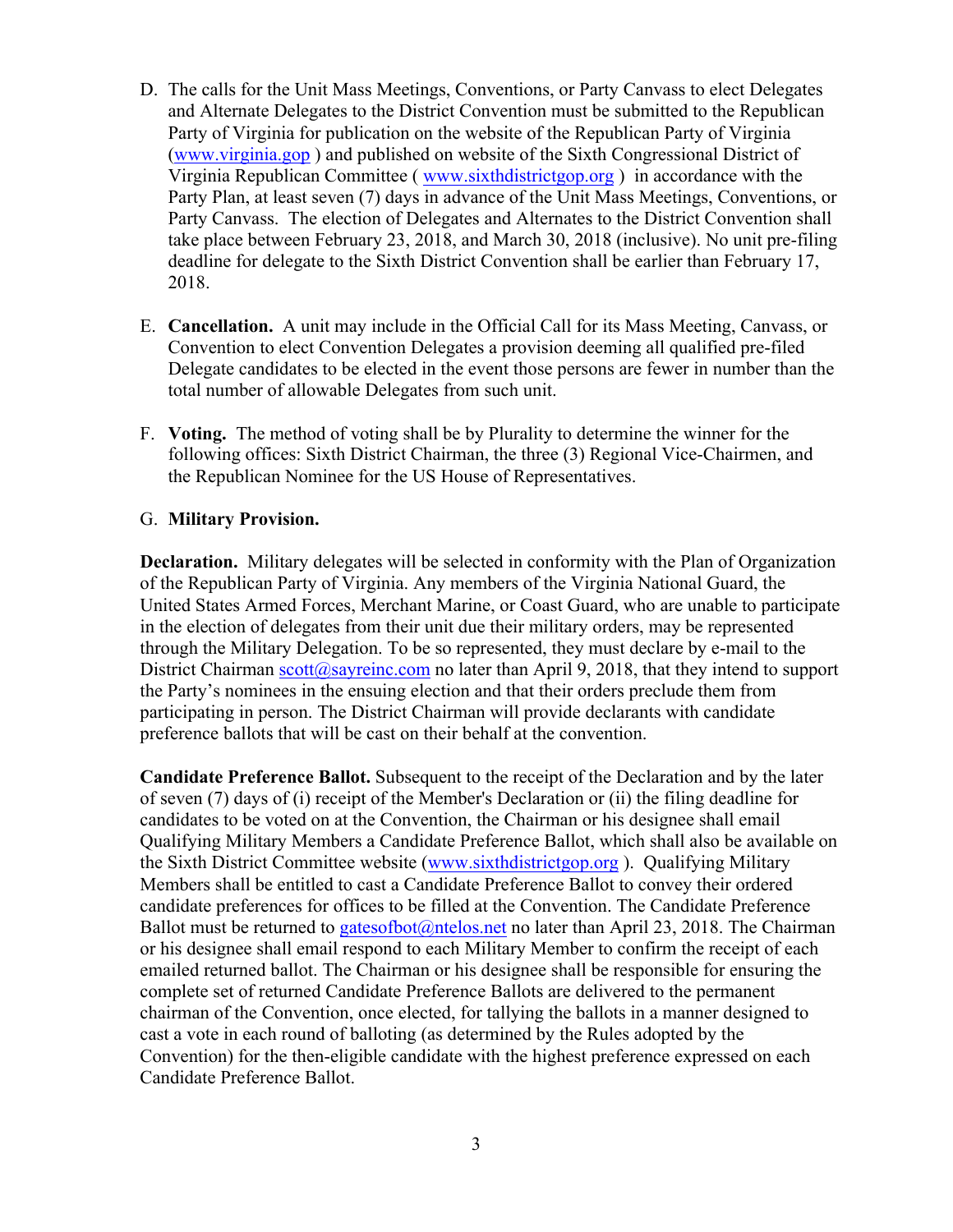### **IV. Filing Requirements**

### A. **Filing for Chairman of the Sixth Congressional District Committee of the Republican Party of Virginia**

Any person who desires to seek election as Chairman of the Sixth Congressional District Committee of the Republican Party of Virginia must complete and submit the Official Filing Form, along with a nonrefundable filing fee of \$500.00 via money order or personal check, and return it by mail to the Sixth Congressional District Committee of the Republican Party of Virginia Secretary, Sandy Gates, or her designee accepting applications, by 6:00 PM on January 17, 2018, PO Box 621, Daleville, VA 24083. Postmark does not govern. Additionally, the Official Filing Form and filing fee will be accepted in person by Sandy Gates, or her designee, at the Sixth District Headquarters located at 43 Natural Bridge School Rd, Natural Bridge Station, VA 24579 from 5:00 PM to 6:00 PM January 17, 2018.

#### B. **Filing for Regional Vice Chairman of the Sixth Congressional District Committee of the Republican Party of Virginia**

Any person who desires to seek election as Regional Vice Chairman of the Sixth Congressional District Committee of Republican Party of Virginia must complete and submit the Official Filing Form, along with a nonrefundable filing fee of \$100.00 via money order or personal check, and return it by mail to the Sixth Congressional District Committee of the Republican Party of Virginia Secretary, Sandy Gates, or her designee accepting applications, by 6:00 PM on January 17, 2018, PO Box 621, Daleville, VA 24083. Postmark does not govern. Additionally, the Official Filing Form and filing fee will be accepted in person by Sandy Gates, or her designee, at the Sixth District Headquarters located at 43 Natural Bridge School Rd, Natural Bridge Station, VA 24579 from 5:00 PM to 6:00 PM January 17, 2018.

#### C. **Filing for the United State House of Representatives representing the Sixth Congressional District of Virginia**

Any person who desires to seek the Republican Nomination for the United State House of Representatives representing the Sixth Congressional District of Virginia must complete and submit the Official Filing Form, along with a nonrefundable filing fee of \$5,000.00 via money order or personal check, and return it by mail to the Sixth Congressional District Committee of the Republican Party of Virginia Secretary, Sandy Gates, or her designee accepting applications, by 6:00 PM on January 17, 2018, PO Box 621, Daleville, VA 24083. Postmark does not govern. Additionally, the Official Filing Form and filing fee will be accepted in person by Sandy Gates, or her designee, at the Sixth District Headquarters located at 43 Natural Bridge School Rd, Natural Bridge Station, VA 24579 from 5:00 PM to 6:00 PM January 17, 2018.

- D. No nominations for offices to be filled by the Convention may be made from the Floor except upon the vote of two-thirds of those Delegates present.
- E. **Delegate Voluntary Registration Contribution.** A voluntary contribution of \$20.00 is requested of each Delegate and Alternate Delegate to the District Convention to help defray the cost of the Convention. Unit Chairs are directed to collect and transmit all registration contributions and spreadsheet of all Delegates and Alternate Delegates and their contribution to the District Treasurer, Hud McWilliams, P.O. Box 621, Daleville, VA 24083.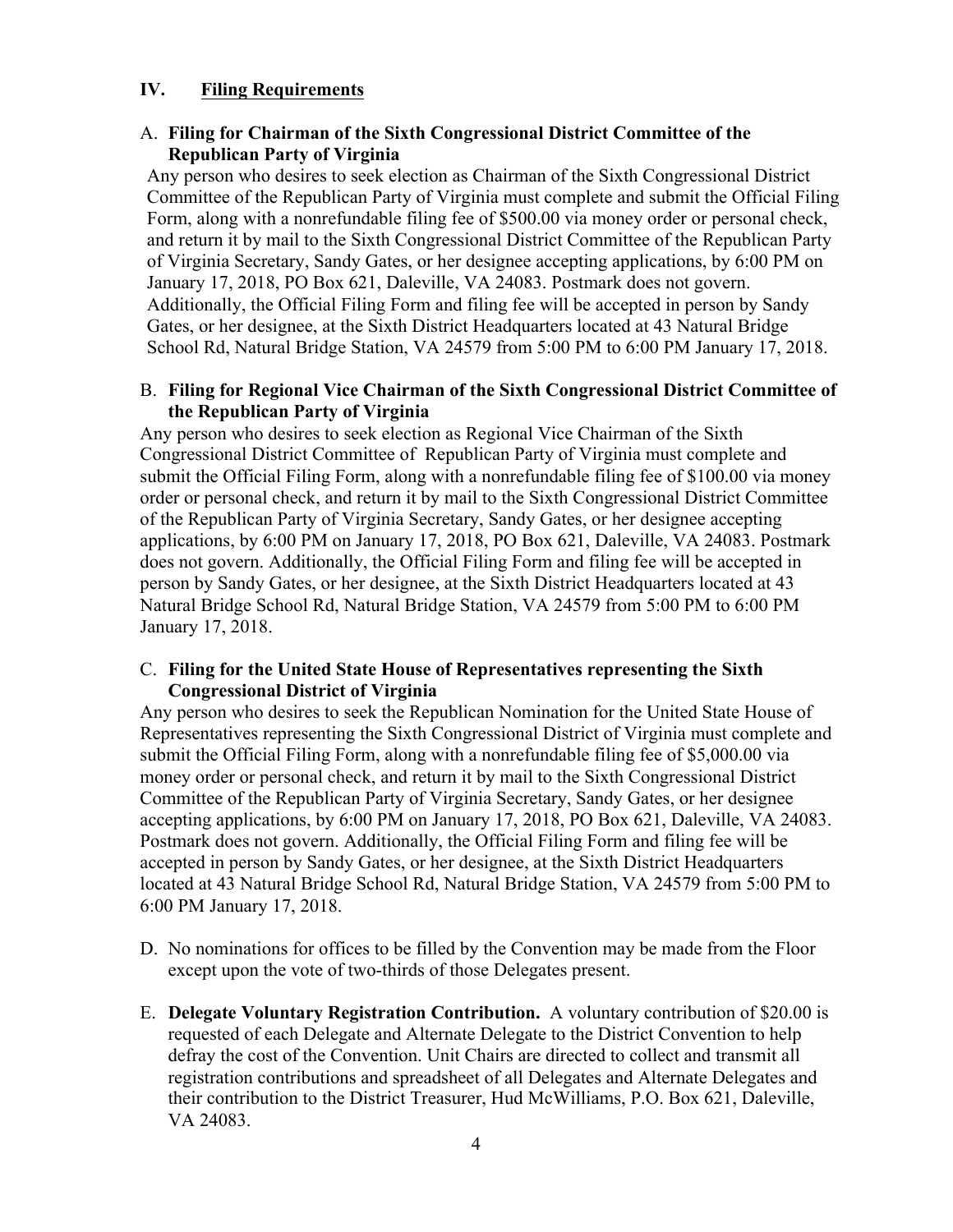# **V. Certification of Delegates**

- A. The said Delegates and Alternate Delegates to the District Convention so elected shall be certified in writing with their respective names, addresses (including zip codes), phone numbers and, if provided, email addresses, over the signatures of the permanent Chairman and permanent Secretary of the Unit Mass Meeting or Convention, or of the Chairman of the Unit Committee which may have conducted a Party Canvass to select the Delegates and Alternate Delegates. Units are required to submit all information provided on the Pre-file form.
- B. All certifications, regardless of the date of the Unit Mass Meeting, Party Canvass, or Convention must be postmarked no later than the seventh day after the adjournment of the Unit Mass Meeting, Party Canvass, or Convention, or delivered in person to Chairman Scott Sayre by appointment 43 Natural Bridge School Rd, Natural Bridge Station, VA 24579 no later than 6:00 p.m., on the tenth day after the adjournment of the Unit Mass Meeting, Party Canvass or Convention, but no later than April 9, 2018.
- C. All certifications shall be delivered to the Sixth District Chairman, Scott Sayre, P.O. Box 621, Daleville, VA 24083, or his designee. An electronic copy of the Certification form and the spreadsheet with Delegates' and Alternates' contact information must be sent to the District Chairman, Scott Sayre at scott@sayreinc.com.
- D. After the deadline for the certification, no change may be made, except a certified Alternate Delegate may be made a Delegate, or in the case where a correction of a Delegate filing is required (e.g., improperly certified to the incorrect district).
- E. A copy of the published call of the Convention, Mass Meeting or Party Canvass called for the purpose of selecting Delegates and Alternate Delegates to said Convention, must accompany the certification with the date of publication included. A copy of the Call which is posted on the Sixth Congressional District Committee of the Republican Party of Virginia website, (www.sixthdistrictgop.org ) and Republican Party of Virginia ("RPV") website, (www.virginia.gop ) will be acceptable if the Call is not published in a local newspaper.

## **VI. Calls and Certifications should be mailed or delivered as follows:**

| Original to:    | Mr. Scott Sayre, Chairman<br>Sixth Congressional District Committee of the Republican Party of<br>Virginia<br>P.O. Box 621<br>Daleville, VA 24083             |
|-----------------|---------------------------------------------------------------------------------------------------------------------------------------------------------------|
| Second Copy to: | Ms. Sandy Gates, Secretary<br>Sixth Congressional District Committee of the Republican Party of<br>Virginia<br>2847 Country Club Road<br>Troutville, VA 24175 |
| Third Copy:     | Individual Unit Committees' permanent records                                                                                                                 |